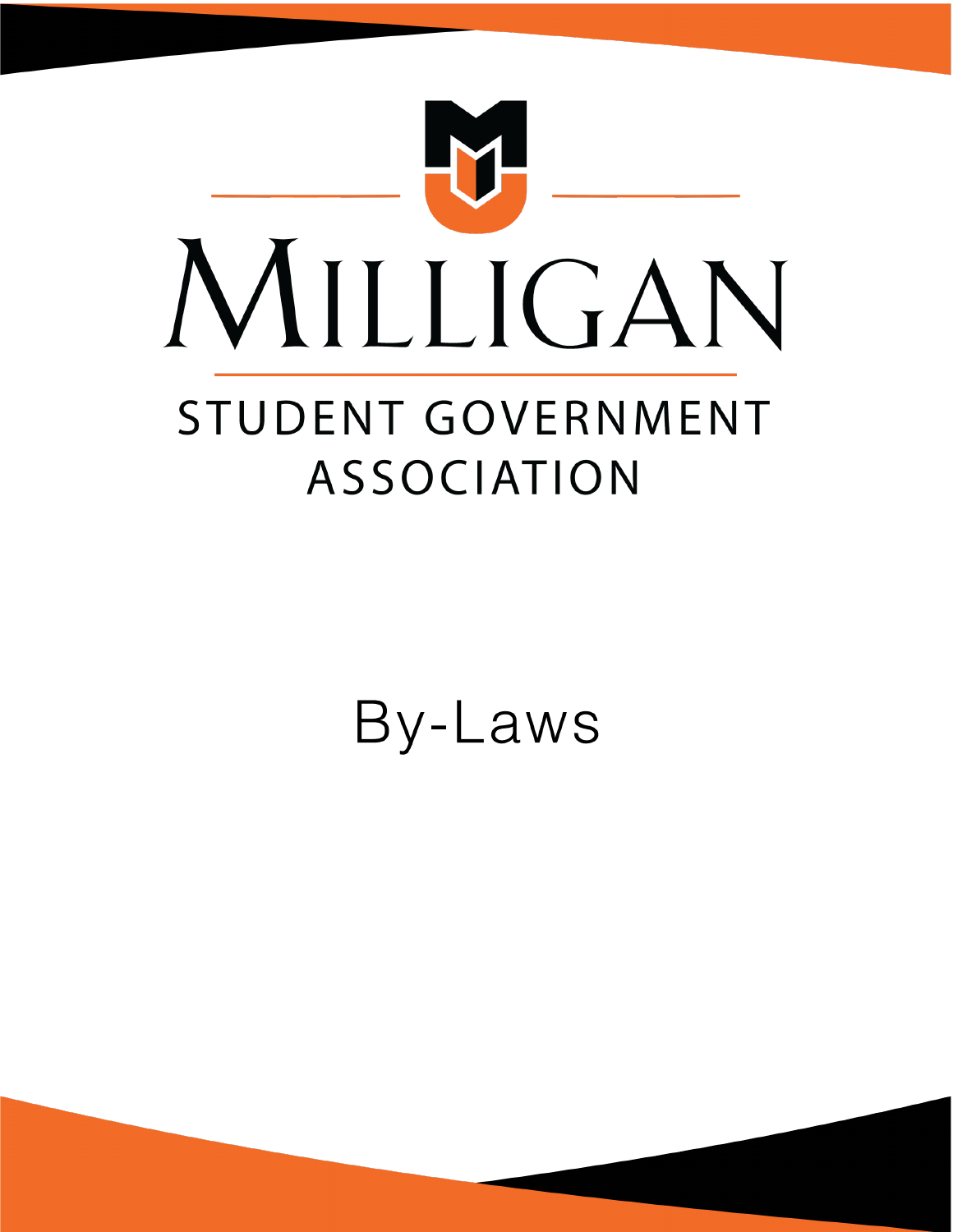# **Mission Statement**

The purpose of the Milligan University student government association is to build strong community by encouraging and uplifting the student body. Through communication, campus involvement, and community outreach, the student government seeks to serve God and build Milligan University into a spiritual powerhouse, so we leave behind a lasting legacy.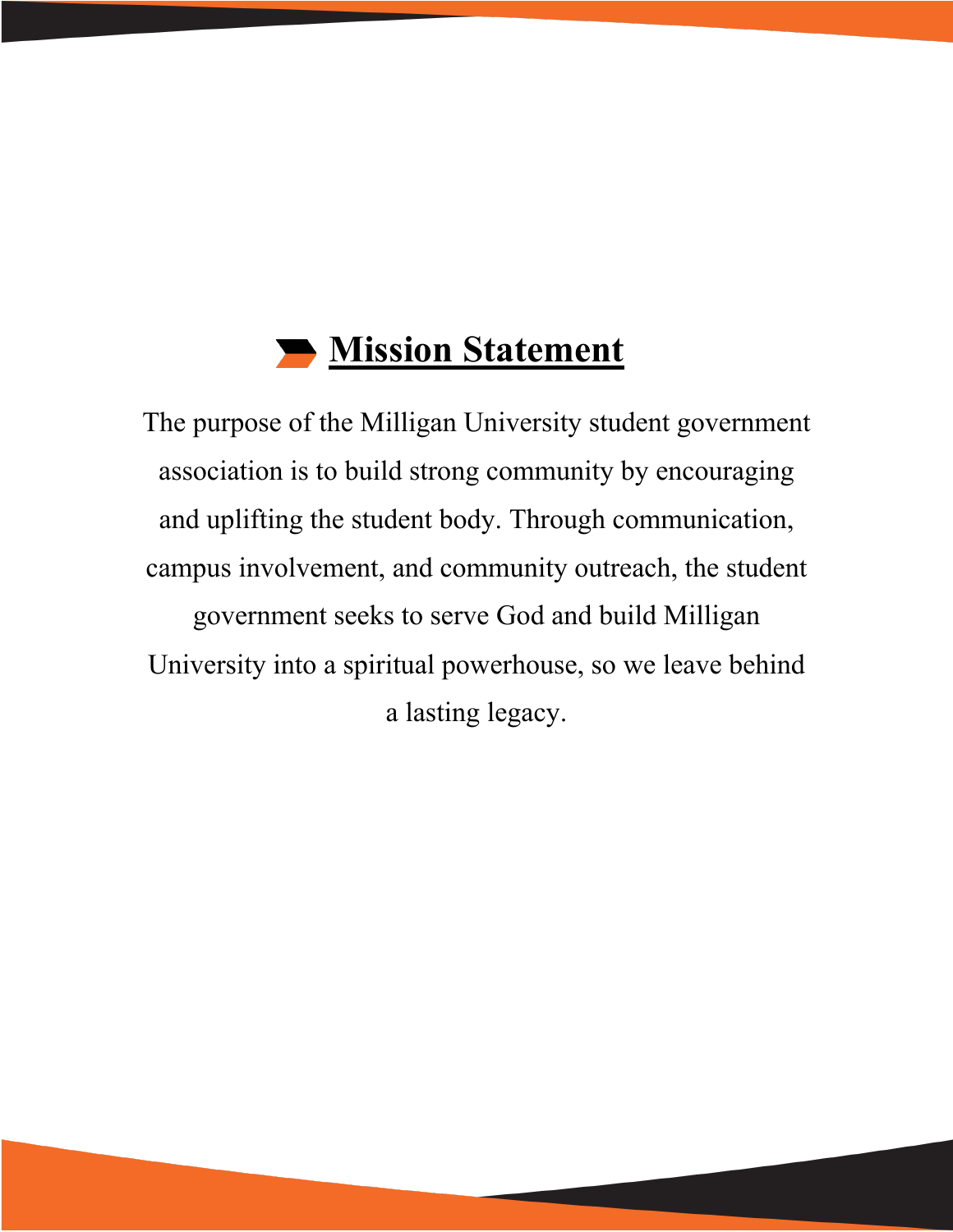

We, the students of Milligan University:

Recognize in full the responsibilities bestowed upon us by the President of the University under the authority of the Board of Trustees;

Formulate and execute a student government whose duties and liberties shall be determined by the above parties who entrust in this student organization the authority to perform their necessary actions;

Represent our constituents, to whom this body shall regularly report, in order to stimulate communication and to participate in the determination of University procedures;

Create and maintain attitudes conducive to academic advancement, to create and maintain a spiritual environment, to promote a well-balanced campus social life, and to develop a greater spirit of active citizenship;

do hereby set forth these *By-Laws and Handbook* of the Student Government Association.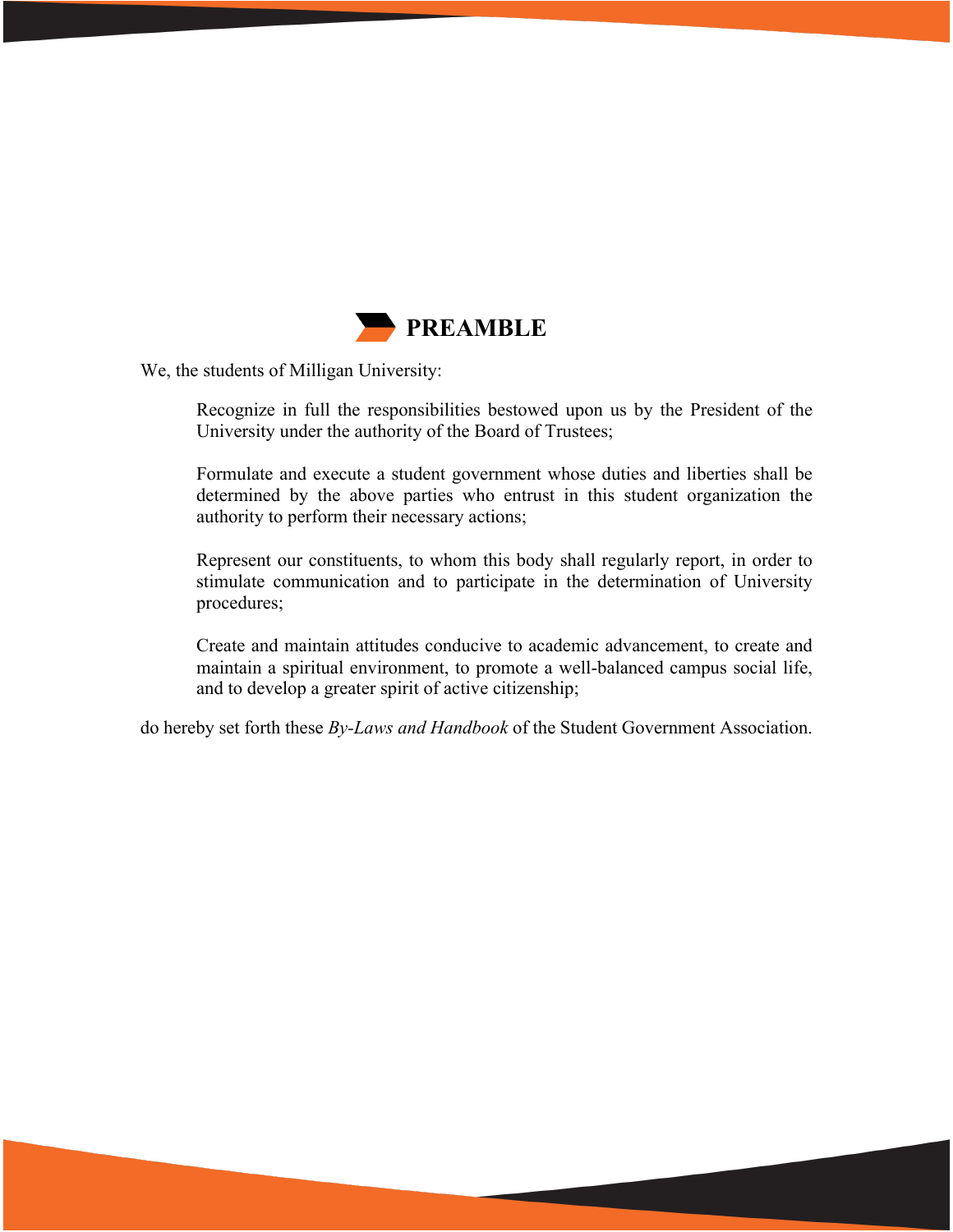

- **Section 1.** Every student of Milligan University shall be a member of the student body and shall enjoy equal rights of suffrage under this government;
- **Section 2.** The Student Government Association (hereinafter SGA) shall consist of an Executive Cabinet, Student Senate, Faculty Adviser, Staff Adviser, and all committees provided for in these *By-Laws;*
- **Section 3.** All members of the SGA should be of high moral standards, be respectable among the student body, and live within the guidelines of the "Expectations & Responsibilities for Student Lifestyle" and "Student Conduct Guidelines" in the *Student Handbook*;
- **Section 4.** Membership in SGA shall be open to all undergraduate students;
- **Section 5.** All members of SGA are to be full-time students of good academic standing at the time of their election or appointment and during their term of office;
- **Section 6.** The voting members of SGA shall consist of students elected by the student body as its representatives who are designated as follows: President, Vice President, Secretary, Treasurer, president of each class, two male representatives from each class, and two female representatives from each class;
- **Section 7.** The non-voting membership of SGA shall consist of students or employees of the University as its representatives who are appointed by the President and approved by the voting officers of the executive cabinet and designated as follows: Parliamentarian, Faculty Adviser, Staff Adviser, and any other positions defined by SGA.



- **Section 1.** Student Government at Milligan University is structured as follows:
	- A. SGA consists of four categories: The Executive Cabinet, the Student Senate, Committees, and two Advisers;
	- B. The Executive Cabinet shall consist of five members, as described below:
		- 1. The four voting members, elected by the student body, are the President, Executive Vice President, Vice-President of Finance, and Secretary;
		- 2. The one non-voting member is the Parliamentarian;
	- C. The Student Senate shall consist of a minimum of eighteen members, including the president of each class and two male and two female representatives from each class. All members listed in this sub-section are senators and voting members of SGA;
	- D. The membership shall be divided into four standing committees: Student Life, Student Concerns, Student Relations, and Events;

4

E. SGA will have one faculty and one staff advisor.

.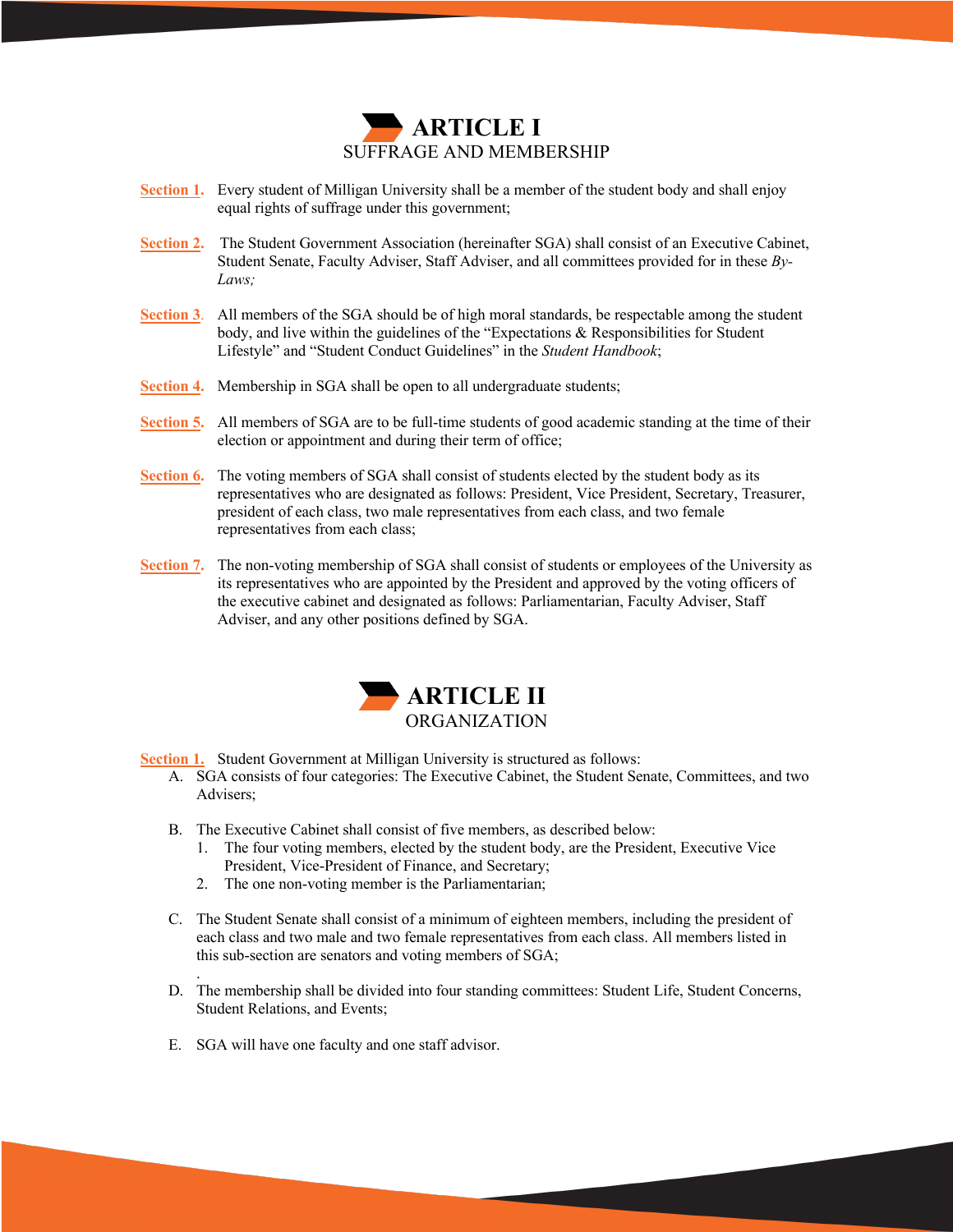

**Section 1.** Membership of the Executive Cabinet is defined in article II.

**Section 2.** All executive power herein granted shall be vested in the President, Executive Vice President, Secretary, and Vice-President of Finance of the student body, who shall be elected by the student body concurrently with the Student Senate.

**Section 3.** The Executive Cabinet shall:

- A. Organize, advise, oversee, and otherwise lead SGA, as directed by the President;
- B. Coordinate communication and cooperation among the various student organizations of Milligan University as well as between students and the administration, faculty, and staff;
- C. Oversee activities undertaken by SGA or by any of its committees;
- D. Review the SGA budget for submission to the Student Senate, the Campus Activities Director, and the Vice President for Student Development. The budget must be approved by all members of the Executive Cabinet before it is submitted.

#### **Section 4. The President of SGA**

- A. Powers and Duties, The President of the student body shall:
	- 1. Represent the interests, concerns, and needs of the student body;
	- 2. Preside over meetings of the Student Senate;
	- 3. Appoint chairpersons to all standing committees, with approval of the Executive Cabinet;
	- 4. Appoint two student members to the Disciplinary Committee, Faculty Adviser, Parliamentarian and Staff Adviser, and remove any of these officers who fail to uphold the responsibilities and purposes of SGA, all of which is subject to the approval of a majority of the Student Senate;
	- 5. Appoint assistants to the President or to the Executive Cabinet as he/she deems necessary, and to remove any of these assistants whose reason for appointment expires or who fail to uphold the responsibilities and purposes of SGA, all of which is subject to the approval of the Executive Cabinet;
	- 6. Delegate tasks and responsibilities within the Executive Cabinet; and
	- 7. Oversee all publications and other communications of SGA.
- B. Qualifications: Any candidate for the office of President of SGA shall:
	- 1. Be a rising junior or senior, according to years of enrollment at Milligan;
	- 2. Have a minimum 2.50 cumulative grade-point average and a minimum 2.50 grade-point average for the preceding semester at this University;
	- 3. Have at least one year of Executive Cabinet experience and/or two years of Senate experience;
	- 4. Hold no other SGA office while serving as President of the student body; and
	- 5. Shall hold no other presidency of an organized on-campus club.

### **Section 5. The Executive Vice President of SGA**

- A. Duties and Powers: The Vice President of the student body shall
	- 1. Make reports to and assist the President; and
	- 2. Organize and coordinate functions that fall under SGA, as directed by the President.
- B. Qualifications: Any candidate for the office of Vice President of SGA shall:
	- 1. Be a rising junior or senior, according to years of enrollment at Milligan;
	- 2. Have a minimum 2.50 cumulative grade-point average and a minimum 2.50 grade-point average for the preceding semester at this University;

5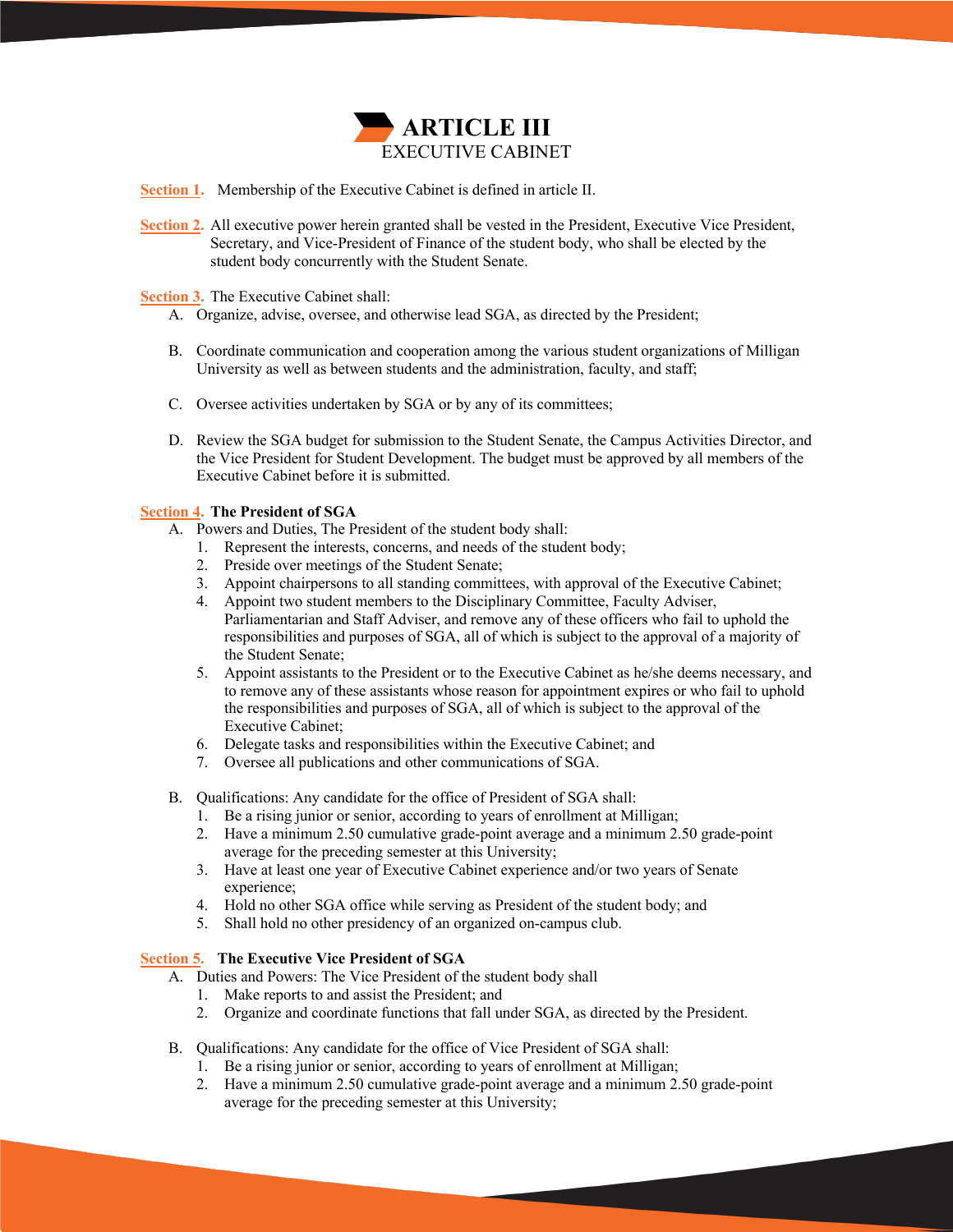- 3. Have at least one year of Executive Cabinet experience and/or two years of senate experience;
- 4. Hold no other SGA office while serving as Vice President of the student body.

# **Section 6**. **The Secretary of SGA**

- A. Powers and Duties: The Secretary of SGA shall:
	- 1. Be responsible for maintaining minutes and taking attendance for all Senate meetings and publishing them, both electronically and in paper form;
	- 2. Be responsible for a yearly compilation of minutes, achieved goals, and other accomplishments;
	- 3. Produce and distribute all printed works for SGA, including but not limited to an agenda for Senate meetings.
- B. Qualifications: Any candidate for the office of Secretary of SGA shall:
	- 1. Be a rising sophomore, junior, or senior, according to credit hours;
	- 2. Have a minimum 2.00 cumulative grade-point average and a minimum 2.00 grade-point average for the preceding semester at this University;
	- 3. Have a minimum of one year's experience in SGA, and hold no other SGA office while serving as Secretary of SGA

# **Section 7. The Vice-President of Finance of SGA**

- A. Powers and Duties: The Treasurer of SGA shall:
	- 1. Prepare and preserve financial summaries at the beginning and ending of each fiscal year;
	- 2. Be responsible for SGA budget;
	- 3. Keep permanent record of all receipts and expenditures;
	- 4. Give monthly budget reports to SGA**,** file check request forms with the Campus Activities Director, obtaining proper signatures and presenting them to the Business Office; and
	- 5. Advise SGA if it is in the best interest of the budget to pass certain bills.
	- 6. Organize and coordinate functions that fall under SGA, as directed by the President.
- B. Qualifications: Any candidate for the office of Treasurer of SGA shall:
	- 1. Be a rising sophomore, junior, or senior according to credit hours;
	- 2. Have a minimum 2.5 cumulative grade-point average and a minimum 2.5 grade-point average for the preceding semester at this University; and
	- 3. Have a minimum of one year's experience in SGA and hold no other SGA office while serving as Vice President of Finance for SGA.

# **Section 8. The Parliamentarian of SGA**

- A. Powers and Duties: The Parliamentarian of SGA shall:
	- 1. See to the order and maintenance of all Student Senate and Executive Cabinet meetings.
	- 2. Govern all Senate and Executive Cabinet meetings according to the current edition of *Robert's Rules of Order Newly Revised* if desired; and
	- 3. All votes that take place in the Student Senate will be performed closed-ballot and will be performed and coordinated by the Parliamentarian, unless an alternative method is voted on by the Executive Cabinet.
- B. Qualifications: The Parliamentarian of SGA shall:
	- 1. Be a rising sophomore, junior, or senior, according to credit hours;
	- 2. Be appointed by the President of SGA with the approval of the Executive Cabinet;
	- 3. Have a minimum 2.00 cumulative grade-point average and a minimum 2.00 grade-point average for the preceding semester at this University; and
	- 4. Hold no other SGA office while serving as Parliamentarian of SGA.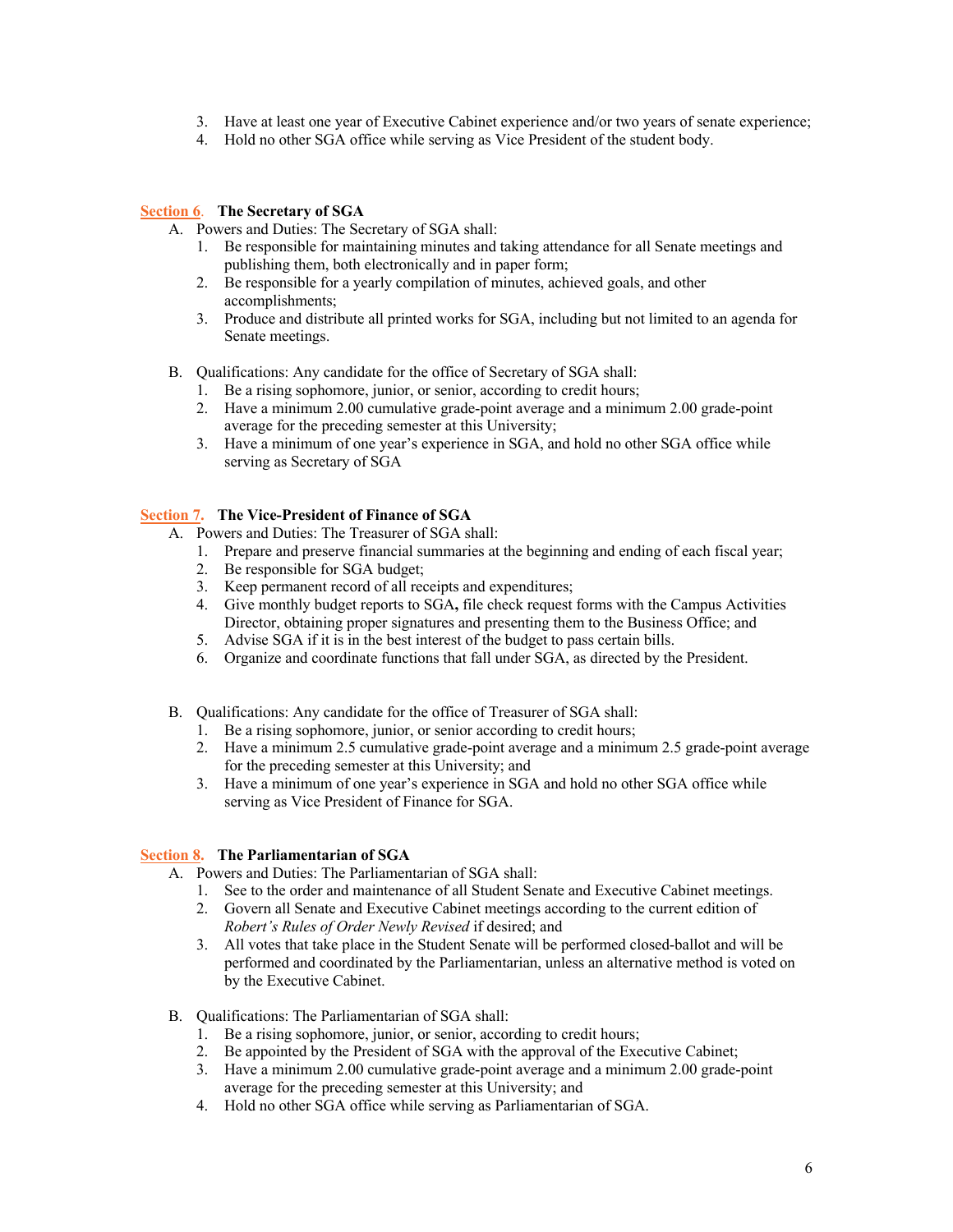

**Section 1.** Membership of the Student Senate is defined above in Article I.

**Section 2.** The Student Senate shall participate in the establishment of politics and regulations regarding areas of primary interest to the student body. These politics and regulations include but not limited to the regulation of student conduct, student housing, food services, student activities and organizations, non-academic student facilities, spiritual affairs, and the establishing of disciplinary and appeal procedures.



**Section 1.** SGA includes members of both standing and special committees. Committees consist of committee chairpersons and committee members.

A. A standing committee is one whose duties are essential to the running of SGA, and whose duties carry on from year to year.

#### **1. Student Relations:**

- a. Increase Publicity;
- b. Advertising/branding SGA, which includes operating social media accounts;
- c. Maintain and weekly update the SGA website;
- d. Make/distribute all flyers;
- e. Work with PR/Stampede to develop stories;
- f. Liaison between the Vice President of Marketing and Enrollment Management and SGA members.

#### **2. Student Life:**

- a. Be a moral conscience for SGA;
- b. Organize community service projects;
- c. Coordinate and meet with the Campus Minister at least twice a semester;
- d. Chairman will delegate devotional responsibilities;
- **e.** Lead SGA in sending flowers, gifts, cards, etc. in the events of hardships and joyous occasions among the Milligan Community.

#### **3. Student Concerns Committee:**

- a. Write and submit proposals to appropriate persons;
- b. Respond to any student concerns within two weeks;
- c. Read questions in anonymous question box;
- d. Chairman will receive and delegate suggestions from the SGA website;
- e. Report to senate and executives each meeting.

# **4. Student Events Committee:**

- a. Plan at least one academic campus event during the Fall semester;
- b. Plan one large event (ex. Buffs Got Talent) and Spring Formal;
- c. Coordinate sign-ups;
- d. Gather and purchase necessary supplies for events;
- e. Collaborate with other clubs on campus and their events.
- 5. The chairperson of each standing committee shall be appointed by the President of SGA with the approval of the Executive Cabinet.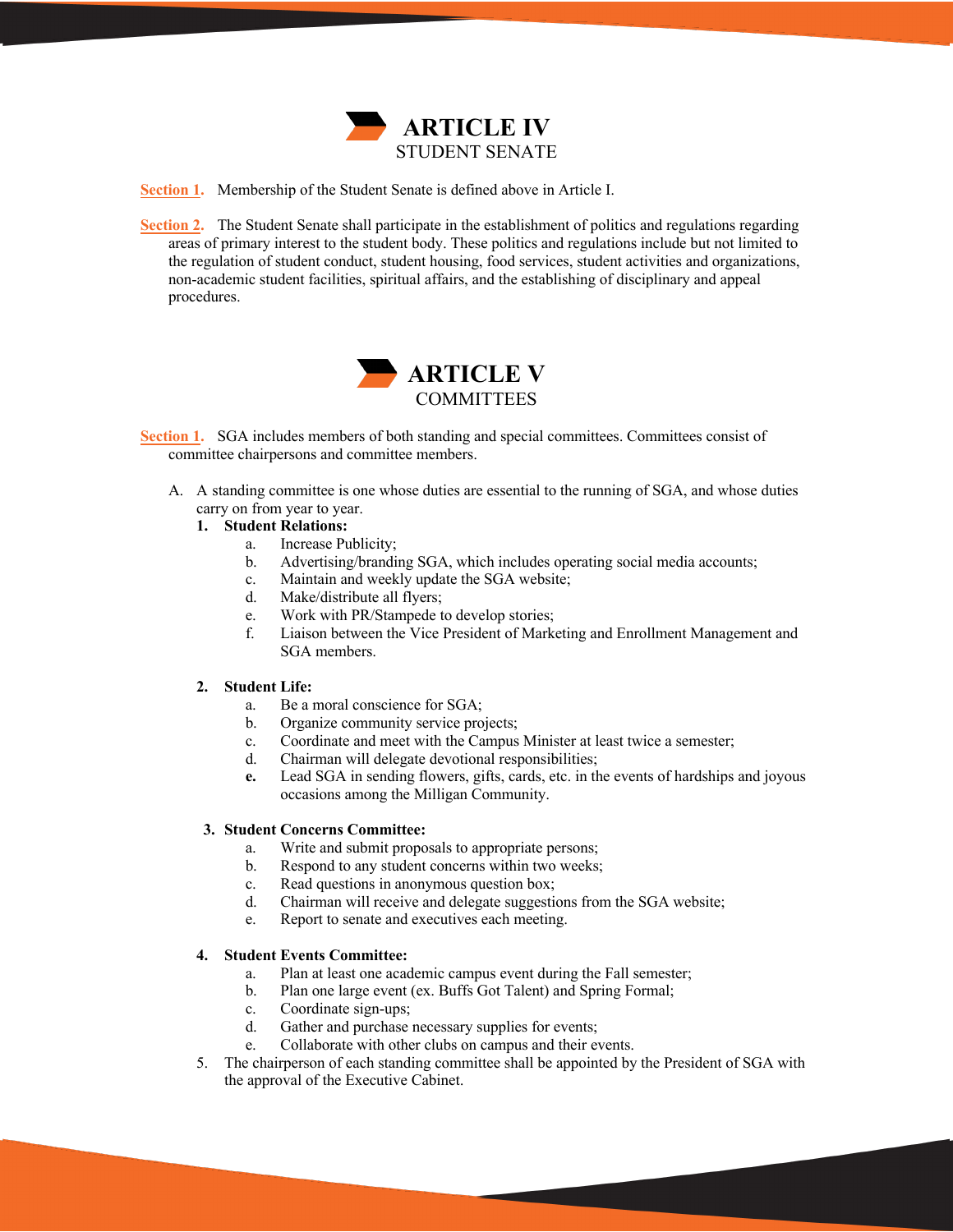- 6. The President of SGA may create or eliminate standing committees, subject to the approval of the executive cabinet.
- 7. Committees must meet regularly so that they can report to the Senate and Executives what has been accomplished.
- 8. An executive will be placed in each committee
- B. Special committees may be created to investigate an issue or complete a task as deemed necessary by the Executive Cabinet.
	- 1. The chairperson of each special committee shall be appointed by the President of SGA with the approval of the Executive Cabinet;
	- 2. A report of the committee's progress shall be granted upon request;
	- 3. The committee may be dissolved by the President upon completion of the task or investigation;
	- 4. Committee chairpersons are required to attend at least one meeting per month; giving the Executive Vice President prior notice of their intention to attend.

**Section 2.** Each committee must present its budget to SGA by the conclusion of the spring semester for both the previous year and the upcoming year. This budget must contain estimated expenditures broken down by events.



**Section 1.** Two Advisers will meet with and advise SGA.

- A. The President shall appoint, and the Executive Cabinet shall approve a Faculty Adviser who shall be a member of the Regular Ranked Faculty of the University, as defined by the "Faculty Handbook".
	- 1. The Faculty Adviser shall assist the President, Executive Cabinet, and SGA as necessary;
	- 2. The Faculty Adviser shall facilitate communication and cooperation between SGA and the administration, faculty, and staff of the University.
- B. The President shall appoint, and the Executive Cabinet shall approve a Staff Adviser who shall be a member of the Regular Ranked Staff of the University, as defined by the "Staff Handbook".
	- 1. The Staff Adviser shall assist the President, Executive Cabinet, and Student Senate as necessary;
	- 2. The Staff Adviser shall facilitate communication and cooperation between SGA and the administration, faculty, and staff of the University;
	- 3. The Staff Adviser shall serve as a liaison between SGA and the University's cabinet;
	- 4. The Staff Adviser shall work closely with the President and the Vice-President of Finance regarding SGA's finances.



**Section 1.** The initial meeting of the newly elected members of SGA shall be held within two weeks of election day in the fall of the year prior to service.

8

**Section 2.** Meetings of SGA, other than regularly scheduled meetings, shall be announced to every member more than twenty-four hours before such a meeting is convened.

**Section 3.** A quorum shall consist of two-thirds of the voting members of SGA.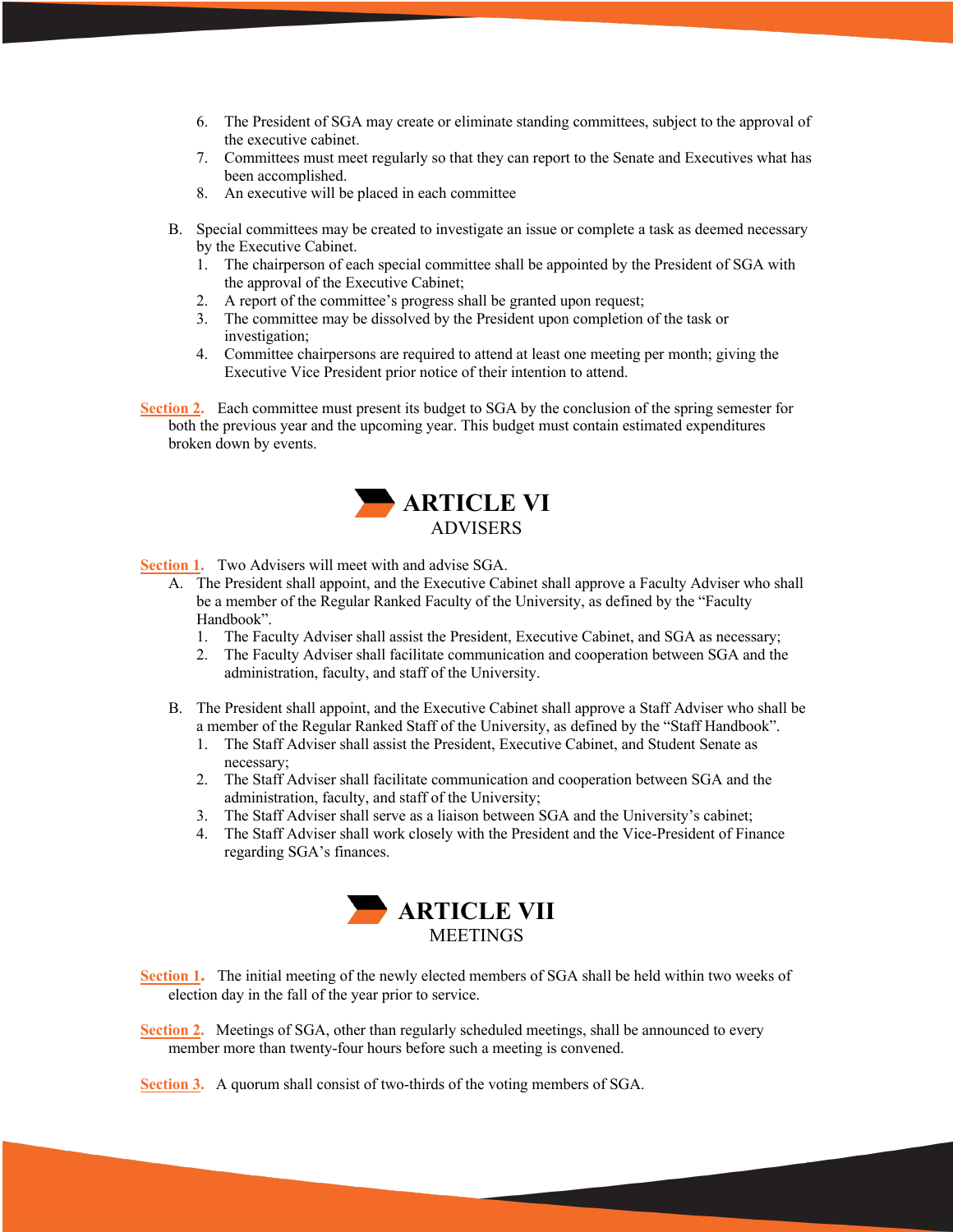**Section 4.** All meetings of SGA are open to the Milligan University student body.

- **Section 5.** *Robert's Rules of Order* shall be consulted for points of parliamentary procedure not covered by these By-Laws. A spirit of Christian cooperation, however, shall have precedence over these rules, as deemed appropriate by the President, the Vice President, the Parliamentarian, the Faculty Adviser, the Student Development Office Adviser, or the consensus of SGA—*In all things love*.
- **Section 6.** Attendance is required at ALL regularly scheduled SGA meetings and ALL other meetings called by the President. Each Student Senate and non-voting member will be allowed three unexcused absences per year, whereupon any further absences will result in a dismissal procedure from SGA, preceded by a hearing of the Executive Cabinet. The President shall make all final decisions regarding the removing or retaining a member of the Student Senate.
- **Section 7.** The President may close a meeting dealing with sensitive topics and enter into an executive session with only registered members of SGA present for further discussion.



- **Section 1.** Should the office of President of the student body become vacant, the Vice President shall succeed to the presidency until the next general election.
- **Section 2.** Should the office of Executive Vice President become vacant, the Vice President of Finance shall succeed the vice presidency until the next general election.
- **Section 3.** Should the office Vice President of Finance become vacant, the President shall make a new appointment, subject to approval by the rest of the executives and senate members.
- **Section 4.** Should the office of Parliamentarian, Spiritual Life Chairperson, Faculty Adviser or Staff Adviser become vacant, the President shall make a new appointment subject to approval by the Executive Cabinet.
- **Section 5.** Should a class president position be vacated, the Executive Cabinet President shall select the representative that will fill the vacancy, subject to approval by the Executive Cabinet. Should a representative position become vacant, the class president shall choose an appropriate person to fill the vacancy, subject to approval by the Executive Cabinet.
- **Section 6.** Should a representative position become vacant, the class president shall choose an appropriate person to fill the vacancy, subject to approval by the Executive Cabinet.



**Section 1.** Impeachment proceedings may be brought against the following.

- A. Any Executive Cabinet officer or Student Senate member with more than three absences in one year.
- B. Any SGA member who, by unanimous judgement of the Executive Cabinet, has become irresponsible and disinterested in the service of the student body.
- C. Any member of SGA for failing to perform her/his duties, for failure to meet the institutional requirements for office, or for failure to uphold the responsibilities and purposes of SGA.

9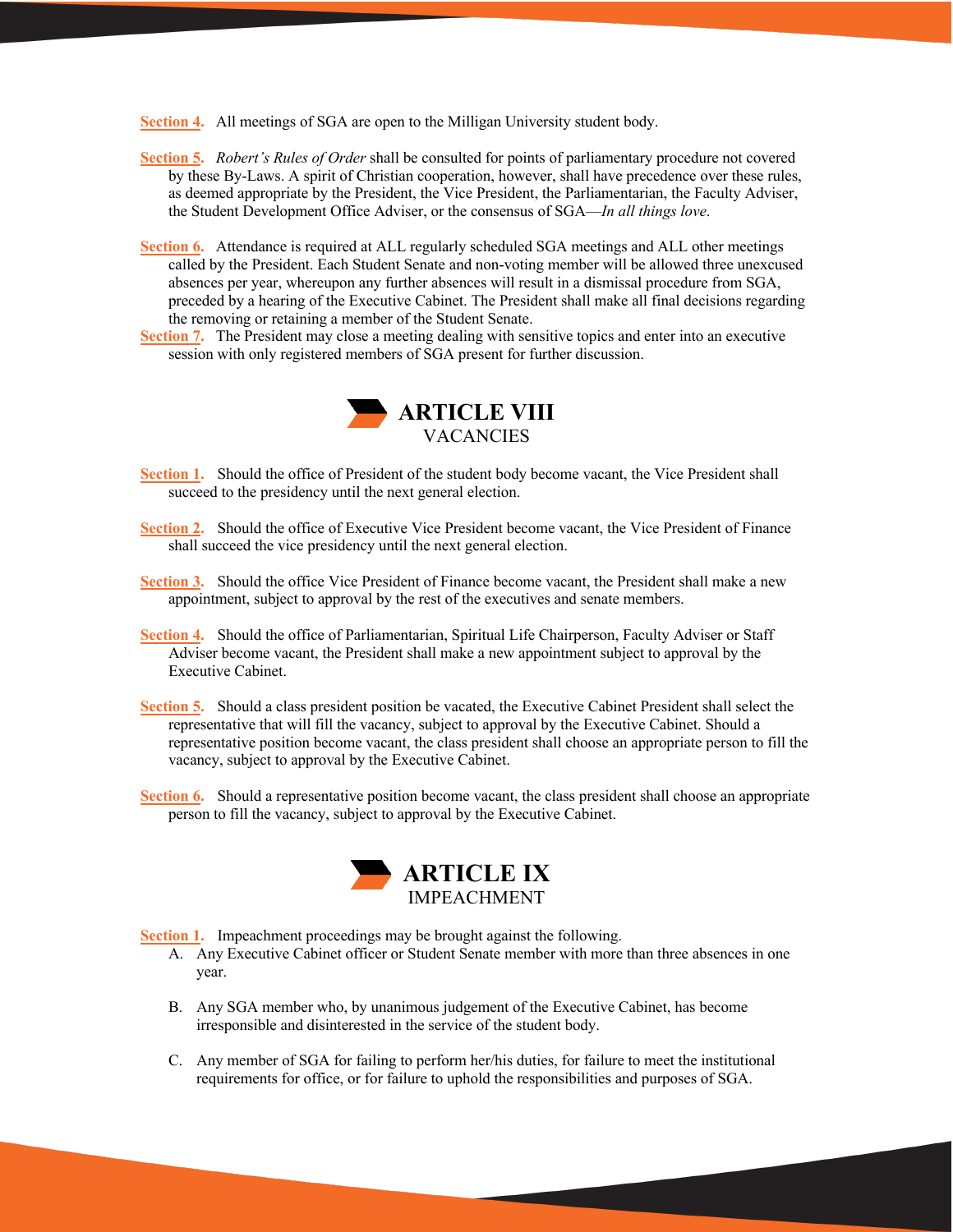D. Any student living in conflict with the "Expectations & Responsibilities for Student Lifestyle" and "Student Conduct Guidelines" in the *Student Handbook*.

**Section 2.** Impeachment proceedings for a member of the Executive Cabinet shall be as follows.

- A. Proceedings for impeachment of the President of SGA shall be presided over by the Parliamentarian.
- B. A written request must be filed with the Faculty Adviser or the Staff Adviser by either of the following;
	- 1. Five members of the Student Senate;
	- 2. A petition signed by ten percent of the undergraduate student body population.
- C. A three-fourths vote of the voting members of SGA present at the next regularly scheduled meeting, provided a quorum is present, is necessary for conviction of impeachment;
- D. Appeals may be made before the Executive Cabinet, who by unanimous vote may appeal the Student Senate's decision before the student body. A majority vote of the student body will affirm or deny the decision of the Student Senate.

**Section 3.** Impeachment proceedings for a Senator shall be as follows.

- A. Impeachment proceedings may be initiated by any student and confirmed by a majority vote of the voting members of SGA present at any regularly scheduled meeting at which a quorum is present;
- B. The results of this vote shall be published in the regular minutes of the meeting;
- C. Impeachment proceedings shall be tabled until the next regularly scheduled meeting;
- D. A three-fourths vote of the voting members of SGA present at the next regularly scheduled meeting, provided a quorum is present, is necessary for conviction of impeachment.



- **Section 1.** The process of amending these By-Laws and Handbook may be initiated by a petition carrying the signatures of twenty-five percent of the student body or by a two-thirds vote of the SGA members present at any regularly scheduled meeting, provided a quorum is present. It may also be amended by the Executive Cabinet at the start of a new academic year.
- **Section 2.** An amendment shall be tabled until the next regularly scheduled meeting. If at this time it is passed by two-thirds vote of the voting members present, provided a quorum is present, it shall be sent to the student body for approval. A two-thirds affirmative vote of those present at the meeting shall send the amendment to the President of the University for approval, who shall put the amendment into effect.
- **Section 3.** A proposed amendment having failed to pass SGA may be referred to the student body for a vote. If passed by a two-thirds vote of the student body and approved by the President of the University, it shall then be put into effect.

10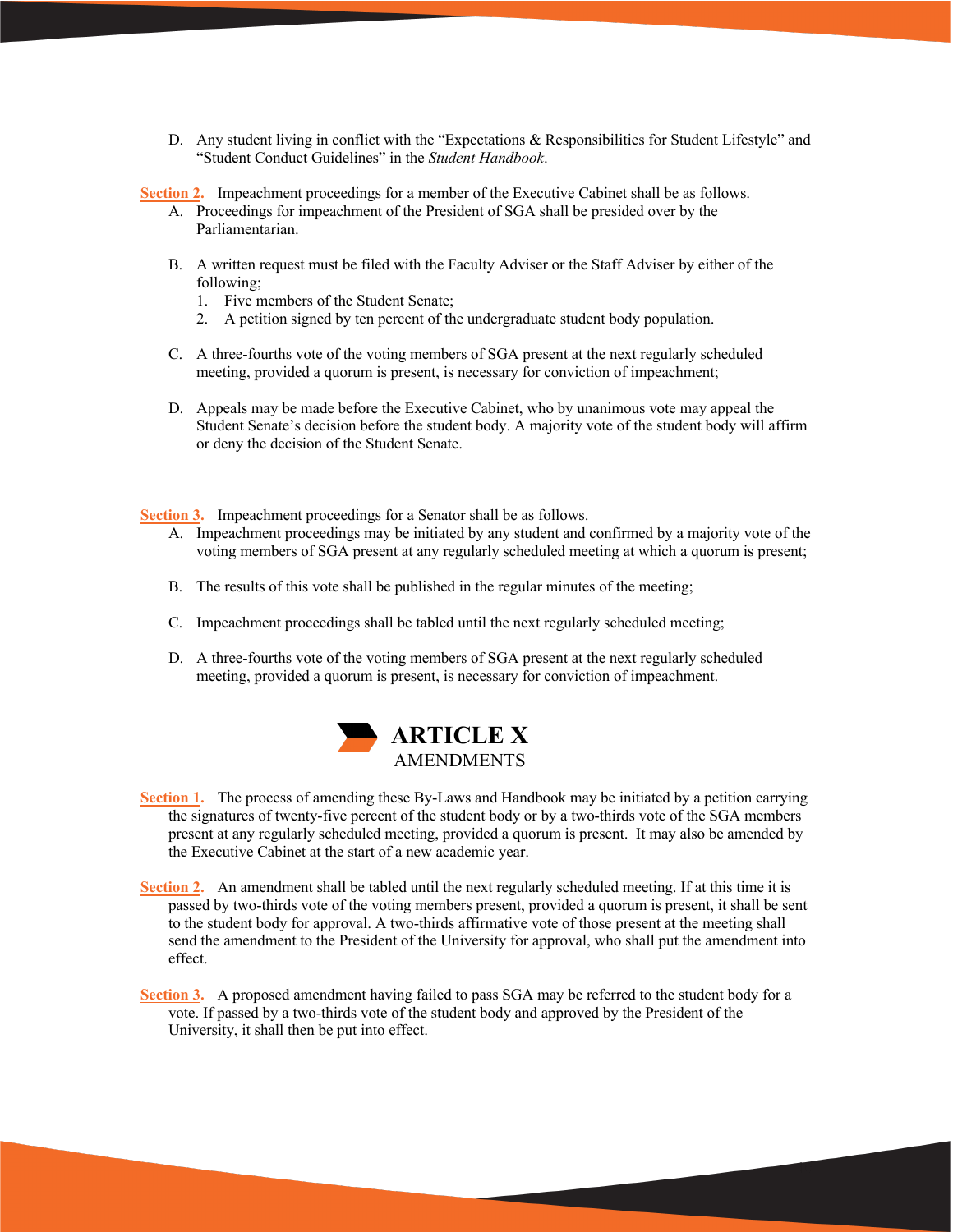

#### **Section 1.** Club Formation Requirements

- A. Each prospective club must complete the petition consisting of a minimum of twenty signatures;
- B. Each prospective club must submit the petition to the Student Development Office for review. Upon approval from the Student Development staff the petition shall be submitted to SGA for consideration
- C. All club formation requests must be approved by the majority vote.



**Section 1.** Financial Grant Guidelines

A. All grant requests must specify the organization's interest to obtain either a grant or a loan;

B. Each grant request shall be announced by campus email and posted in the Public Folders one week prior to the next regularly scheduled meeting, at which the letter's sponsor must present the request to SGA for a vote.

**Section 2.** No committee may sign any contract that exceeds currently available funds, without prior approval of SGA.

**Section 3.** Club and Organizational Assistance Fund Guidelines

- A. Eligibility;
	- 1. To be eligible for Club and Organizational Assistance Fund grants, the organization must be recognized by the Office of Student Development.
	- 2. All requirements for financial funds apply.
	- 3. The letter of intent must include the name of the organization's Faculty Adviser(s), the names of the student leader(s), the reason for the financial request.
- B. Funds may be issued to non-budgeted organizations only;
- C. Budgeted organizations may only obtain money by petitioning at the end of the Spring semester;
- D. Bill forms must be presented by the guidelines set forth by the Executive Cabinet;
- E. Ordinarily, each club or organization may only present one bill for no more than \$200.00 per semester;
- F. Clubs or organizations with significant or unique needs may make special appeal to the SGA President to exceed the \$200.00 limit mentioned above. The President shall present the special appeal during a regular scheduled meeting of SGA.

#### **Section 4.** Rules

- A. All grant proposals presented to SGA shall;
	- 1. Fit the pre-designed format.
	- 2. Be signed by two authors. Grant proposals shall only be authored by current Milligan University students. Faculty, staff**,** and the Parliamentarian of SGA shall not be authors of bills.
	- 3. Have the signature of at least twenty supporting non-senate members of Milligan University.

11

4. Bills from organizations seeking money from the Organizational Assistance Fund shall be signed by the organization's faculty adviser.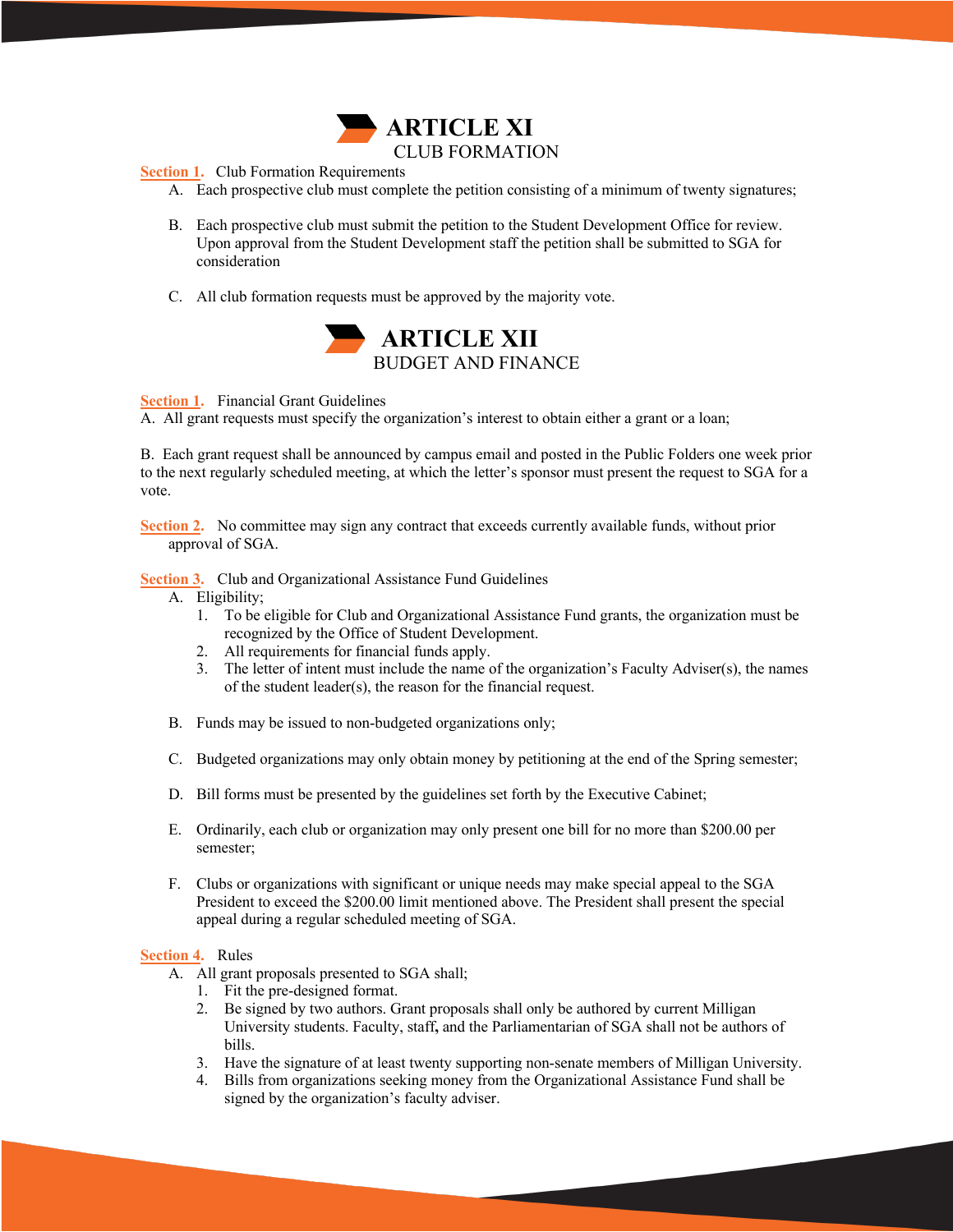B. All bills must be presented to a member of the Executive Cabinet or be placed in the President's mailbox at least eight days before the next regularly scheduled SGA meeting.

#### **Section 5.** Debate

- A. In the case of controversy, all monetary bills may be tabled for one week, in order that Senators may receive feedback from the student body;
- B. After a bill has been lifted from the table, debate may ensue in the following order;
	- 1. Authors shall discuss the bill amongst SGA.
	- 2. To the extent possible, debate shall be by pro, con, pro, con, etc.
	- 3. Each person present shall have thirty seconds to respond to the bill, in addition to questions, points of order, etc.
	- 4. *Roberts Rules of Order, New Edition* shall govern debate.
	- 5. All voting shall be closed ballot and counted by the Parliamentarian.



**Section 1.** The Staff Advisor and/or an Administrator of Elections shall initiate the election proceedings for President, Vice President, Secretary, and Vice President of Finance at least month prior to summer break.

**Section 2.** Nominations and Qualifications of Executive Cabinet candidates shall be as follows:

- A. All nominations shall be made by written petition carrying thirty signatures of the student body of Milligan University along with the submission of a video;
- B. These petitions shall be presented to a member of the Student Development staff;
- C. Petitions shall be due one week prior to the election;
- D. All candidates shall fulfill the qualifications set forth in these By-Laws and Handbook;
- E. The President of SGA shall notify each candidate of his/her fulfillment of qualifications for the position sought within forty-eight hours of turning in his/her petition, subject to approval of the nomination, the chairperson shall also send a copy of campaign regulations to each candidate;
- F. In the event of executive positions not filled by qualified students as per the above requirements, the Dean of Students shall permit exceptions on a case by case basis;
- G. No more than three Residence Assistants may preside on the executive team due to conflict of scheduling.

**Section 3.** Campaigns of Executive Cabinet Candidates

- A. Campaign activities may begin after written notification of fulfillment of all requirements for the position sought;
- B. Violation of the rules set forth herein or within these By-Laws and Handbook shall result in immediate withdrawal of a candidate for the office sought. All decisions of the President of SGA concerning violations of election proceedings are final.

**Section 4.** The elections of the Student Senate shall be as follows.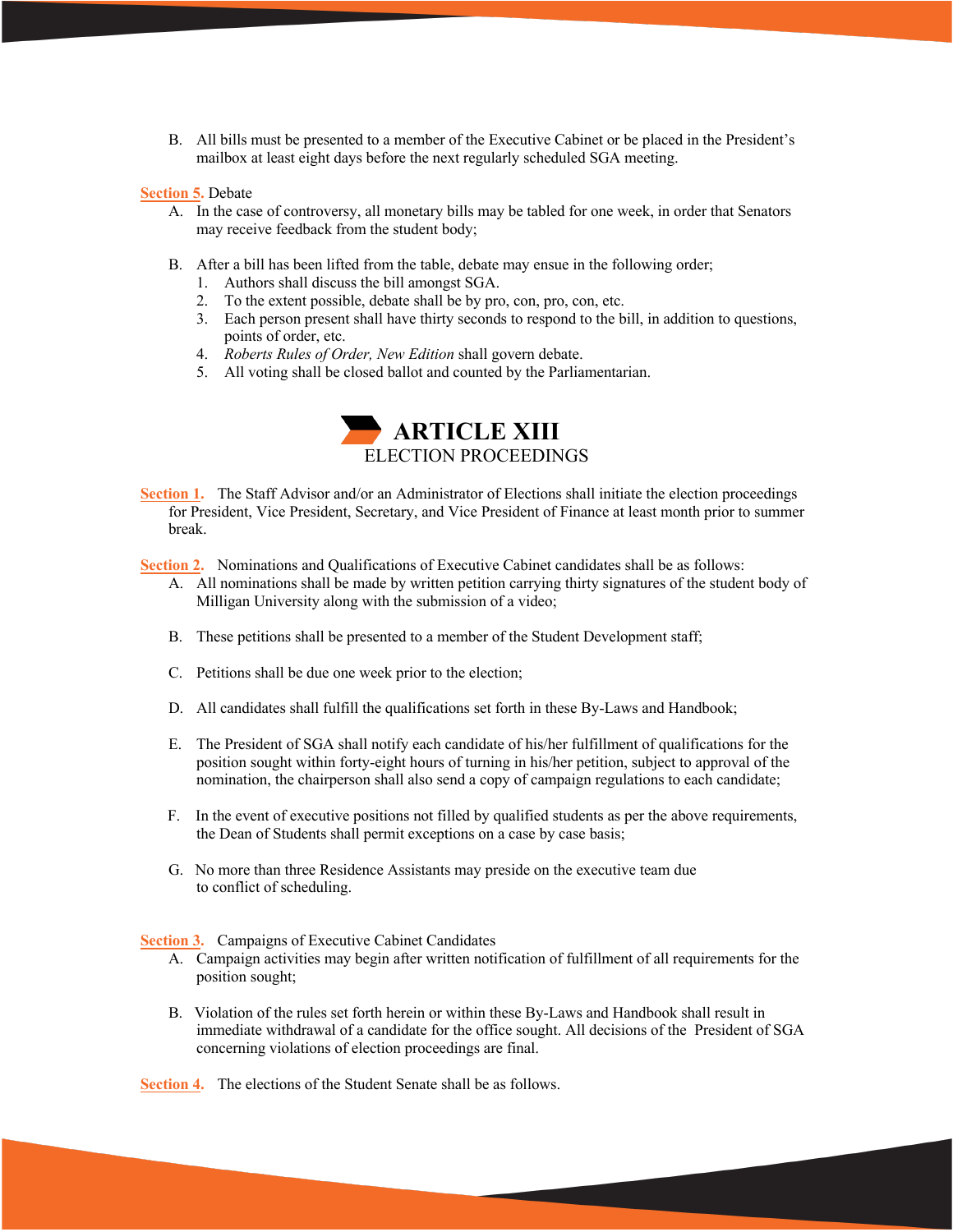- A. The President of the student body shall initiate the election proceedings for rising senior, junior, and sophomore class presidents and male and female representatives at least one month prior to summer break.
- B. The President of the student body shall initiate the election proceedings for the freshman class president and male and female representatives during the first two weeks of the Fall semester.

**Section 5.** Nominations and Qualifications of Student Senate candidates shall be as follows;

- A. All nominations shall be made by written petition carrying thirty signatures of the constituents under the jurisdiction of the candidate;
- B. These petitions shall be presented to the President of the student body or the Student Development Office;
- C. All candidates shall fulfill the qualifications set forth in these By-Laws and Handbook;
- D. The President of the student body shall notify each candidate of her/his fulfillment of qualifications for the position sought within forty-eight hours of turning in his/her petition.

Section **6.** Campaigns of Student Senate Candidates;

- A. Campaign activities may begin after the petition has been signed and turned in;
- B. No campaign materials shall be placed in classrooms, McCormick Dining Hall, the "Grill", Seeger Chapel, or offices of the faculty or staff of this University;
- C. Violation of the rules set forth herein or within these By-Laws and Handbook shall result in immediate withdrawal of a candidate for the office sought. All decisions of the President of the student body concerning violations of election proceedings are final.
- **Section 7.** Election results shall be posted at McMahan Student Center within twenty-four hours of poll closing. Vote totals shall be made public through the "SGA Minutes" posted under Public Folders.

**Section 8.** Student Senate and Executive Cabinet Positions

- A. The next year's Executive and Senate SGA leadership must be elected and sworn into office by the last meeting of the school year. Freshman elections will be held two weeks after the first day of Fall semester classes;
- B. Former Senate and Executive Cabinet members' terms do not end until the new senate and Executive Cabinet has been sworn in.



- **Section 1.** These By-Laws and Handbook shall supersede all previous SGA documents, as of the approval of ratification of these by-laws, as indicated below.
- **Section 2.** At the beginning of the Fall semester the Executive Cabinet shall review these By-Laws and Handbook and make any necessary revisions. All revisions must be approved by the Dean of Students.

13

**Section 3.** The President of the University, the Vice President for Student Development, the Dean of Students and the Executive Cabinet must unanimously approve any new SGA By-Laws.